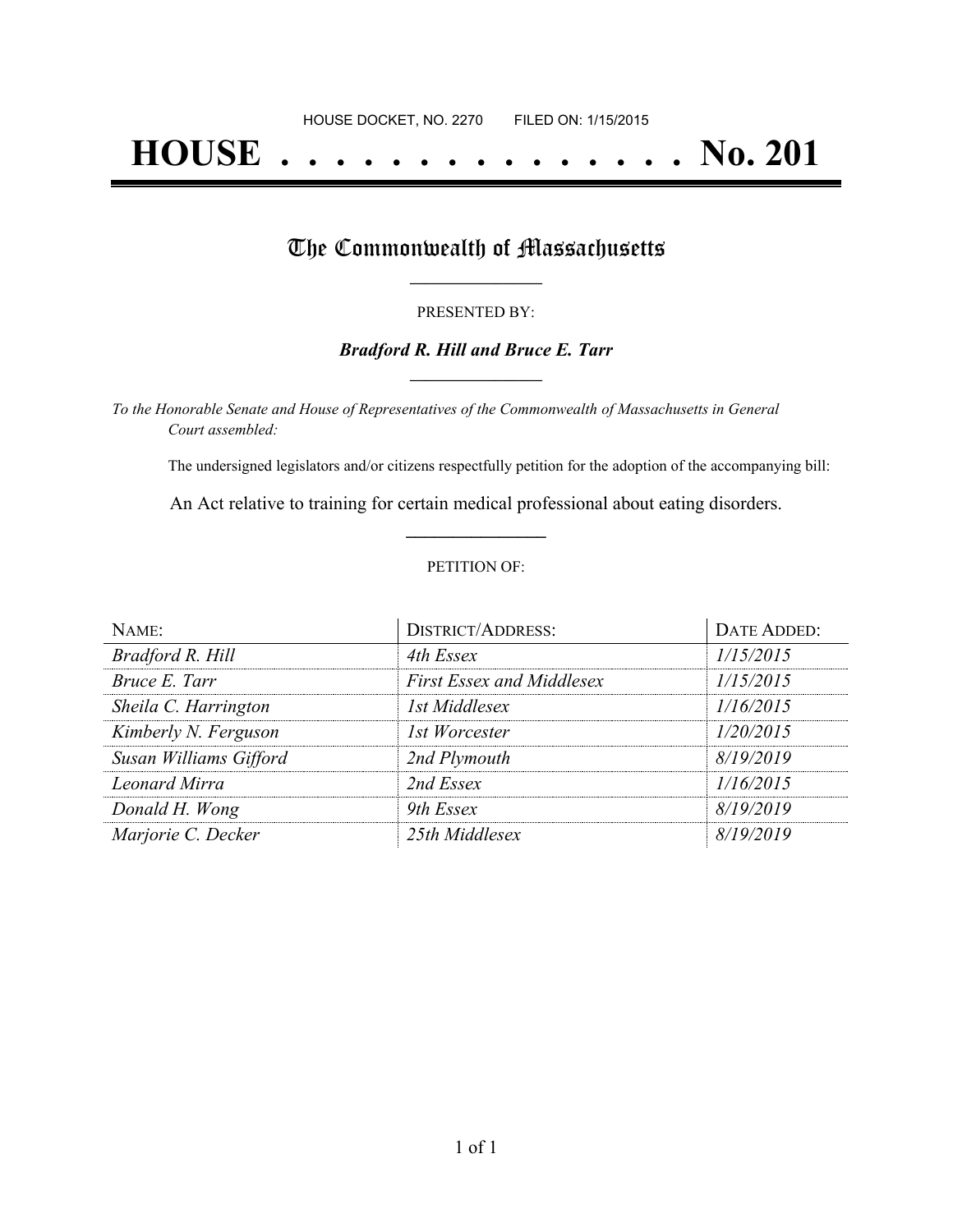### HOUSE DOCKET, NO. 2270 FILED ON: 1/15/2015

## **HOUSE . . . . . . . . . . . . . . . No. 201**

By Representative Hill of Ipswich and Senator Tarr, a joint petition (accompanied by bill, House, No. 201) of Bradford R. Hill, Bruce E. Tarr and others for legislation to require physicians and physicians assistants to certify being trained in eating disorders when applying to renew their licenses. Consumer Protection and Professional Licensure.

## The Commonwealth of Massachusetts

**In the One Hundred and Eighty-Ninth General Court (2015-2016) \_\_\_\_\_\_\_\_\_\_\_\_\_\_\_**

**\_\_\_\_\_\_\_\_\_\_\_\_\_\_\_**

An Act relative to training for certain medical professional about eating disorders.

Be it enacted by the Senate and House of Representatives in General Court assembled, and by the authority *of the same, as follows:*

1 SECTION 1. Section 9 of chapter 112 of the General Laws, as appearing in the 2012

2 Official Edition, is hereby amended by inserting the following subsection:-

3 4. Every physician practicing in the Commonwealth shall, on or before July 1, 2014

4 complete a 1 hour online course approved by the department regarding the early recognition of

5 eating disorders, in consultation with the department of health and human services. Each

6 physician shall attest to the department at the time of registration, commencing with the first

7 registration after July 1, 2014, that the professional has completed the training in accordance

8 with this section.

9 Pursuant to this section, the 1 hour online course shall consist of, but not be limited to, 10 information regarding physical, emotional and behavioral indicators of eating disorders. The 11 department shall provide an exemption from this requirement to anyone who requests such an